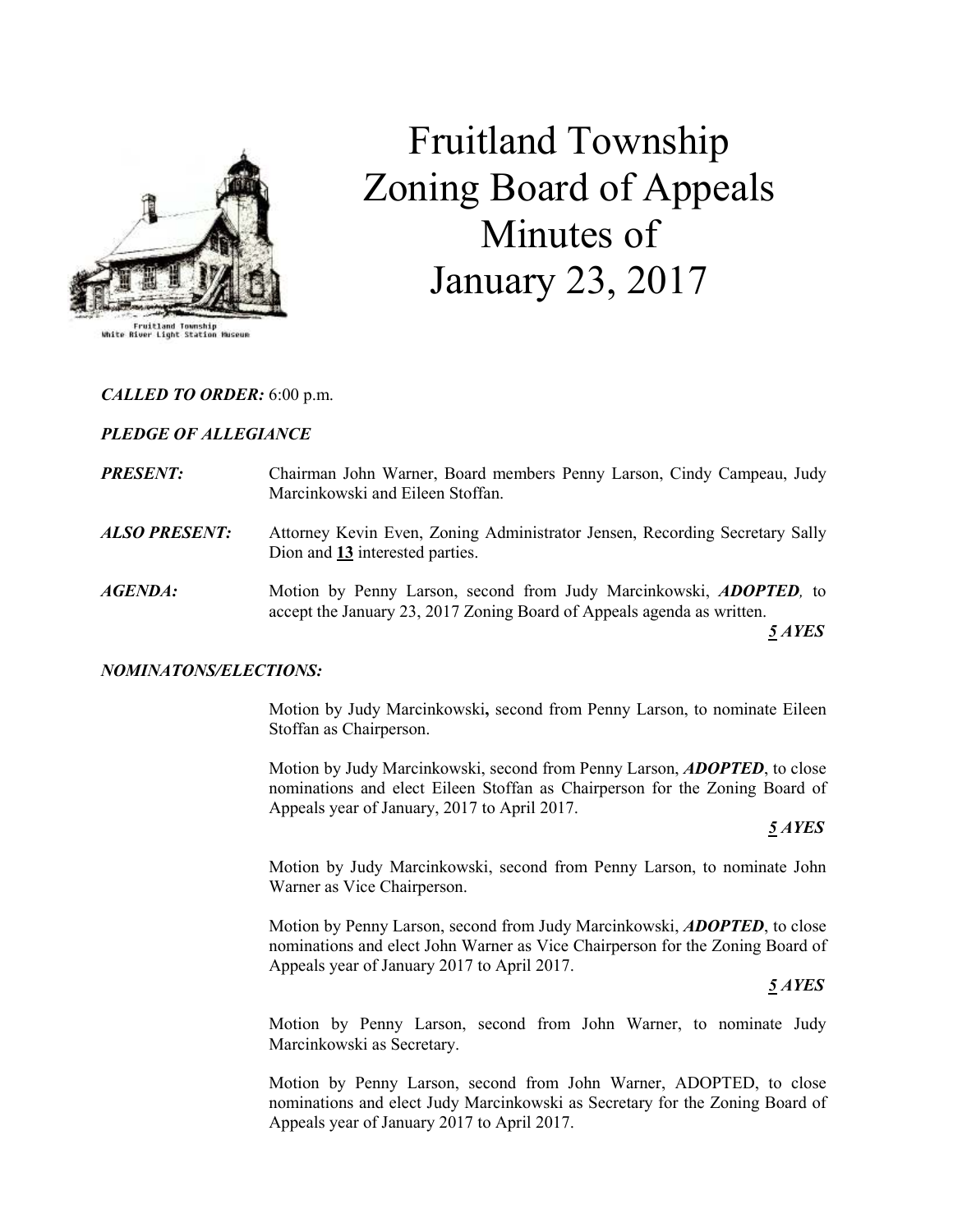**MINUTES:** Motion by John Warner, second from Judy Marcinkowski, **ADOPTED**, to accept the September 14, 2015 Zoning Board of Appeals minutes as written.

 $\frac{5}{2}$  AYES

# CORRESPONDENCE:

1. Letter from R. Glenn Mathews received December 8, 2016 regarding application for Special Land Use Permit by Jennifer Venema.

> Motion by John Warner, second from Judy Marcinkowski, ADOPTED, to acknowledge receipt of correspondence received on December 8, 2016 and that no action is required.

 $5 AYES$ 

Chair Stoffan explained the purpose and function of the Zoning Board of Appeals.

## 4734 Bluff Road 61-06-275-000-0004-00

Applicant William Josephson on behalf of owner Stephen R. Murrill, 4634 Bluff Road, Whitehall, MI, 49461, requests a variance from the following article: Article VIIIa, Inland Lakes District, Section 8.02a Site Development Standards, to (1) appeal the Zoning Administrator's denial of a zoning permit, which denial was on or about November 10, 2016 (pursuant to Section 19.03(A) of the Zoning Ordinance, (2) an interpretation of Section 8.02a (1) as to rear yard setback requirements (pursuant to Section 19.03(B) of the Zoning Ordinance and (3) a variance request (pursuant to section 19.03(C) of the Zoning Ordinance.

## Correspondence:

- 1. Carol Binnendyk, 5050 Bluff Road, opposed.
- 2. Marlene Smith, 4886 Bluff Road, opposed.
- 3. Joan Kalso, 4722 Bluff Road, opposed.
- 4. Kathy & John Woudstra, 5546 Channelview Drive, opposed.
- 5. Patricia Halic, 4662 Bluff Road, opposed.
- 6. Joanne Dehann, 4772 Bluff Road, opposed.
- 7. Kerry L. Ketring, 5516 Channel View Drive, opposed.
- 8. Steve & Cheryl Mairs, 4832 Bluff Road, opposed.
- 9. Allan & Anne Dake, 6860 South Shore Drive, opposed.
- 10. Chip & Susan Sawyer, 4602 Bluff Road, opposed.
- 11. Lawrence & Sandra Paggeot, 4782 Bluff Road, opposed.
- 12. Patricia J. & James W. Townsend, 4944 Bluff Road, opposed.
- 13. Tom & Chris Mallory, 4876 Bluff Road, opposed.
- 14. Donna Huldin, 4792 Bluff Road, opposed.
- 15. Frank E. Jeffers III, 4710 Bluff Road, opposed.
- 16. Jim Coddington, 5490 Channel View Drive, opposed.
- 17. Jon & Peggy Jacobs, 5530 Channel View Drive, opposed.
- 18. Richard Smies, 6840 South Shore Drive, opposed.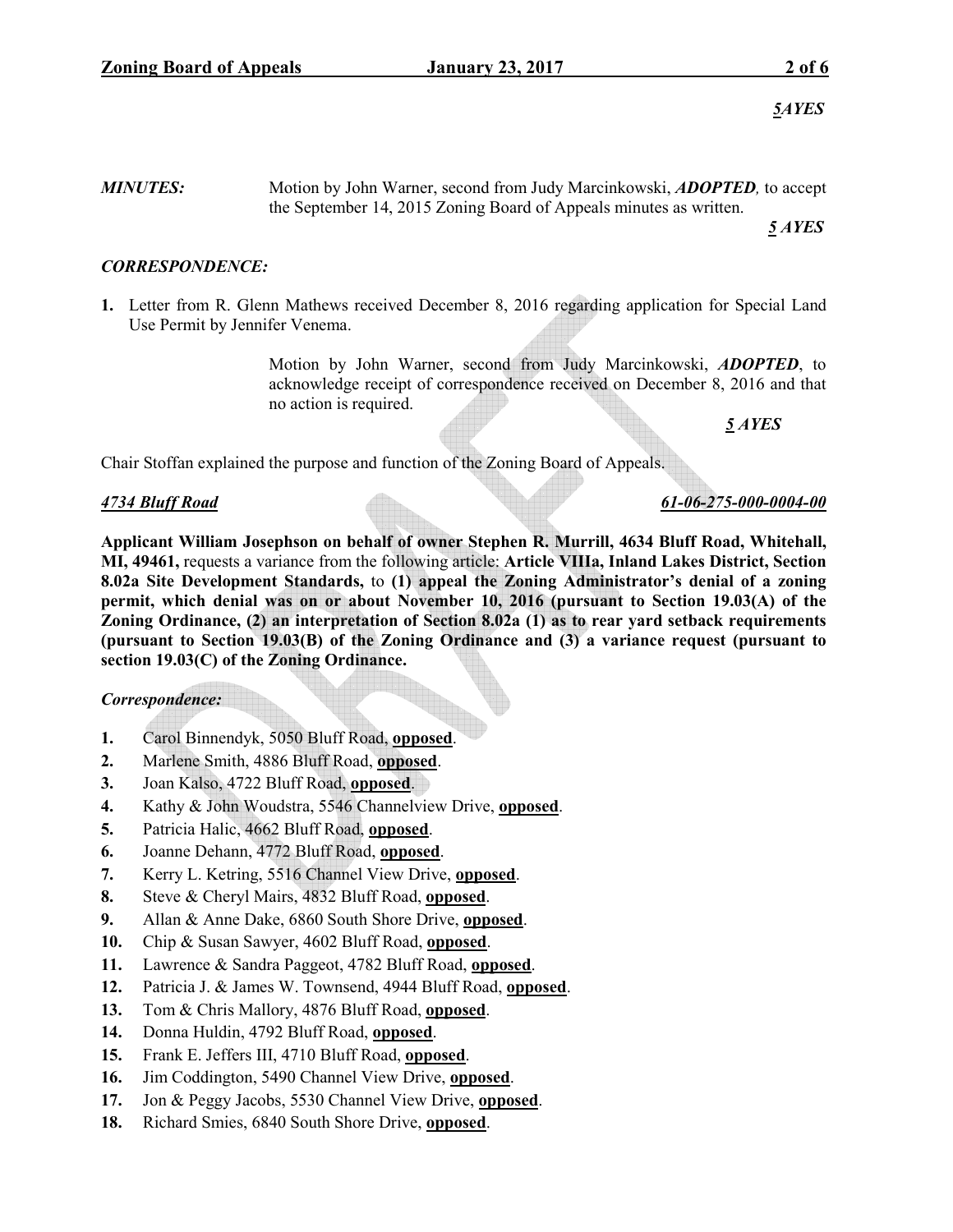- 19. Bruce Funnell, 4620 Bluff Road, not opposed, however, questions: 1) Can a home be built without a variance? 2) Are there exceptional or extraordinary circumstances which require a variance? 3) Can the home be built that will reduce the impact of privacy concerns, lake view reduction and related property value for all adjacent homes?
- 20. M. Pulver, 4670 Bluff Road, opposed.
- 21. Peter & Shannon Butterfield, 5102 Bluff Road, opposed.
- 22. Rick Trask, 4654 Bluff Road, opposed.
- 23. Tom & Bette Bierling, 5540 Channel View Drive, opposed.
- 24. William T. Trask, 4662 Bluff Road, opposed.
- 25. David A. Grooters, 4820 Bluff Road, supports.

# Public Hearing Open 6:17 p.m.

Attorney Rachel Novak, Rose & Rose Attorneys, 8787 Ferry Street, Montague, Michigan, is representing the Murrill's. She explained the application is for three things, 1) Appeal of the Zoning Administrator's denial, 2) Interpretation of Section 8.02a (1) as to rear yard setback requirements, and 3) To request a variance.

She handed out a list of nineteen homes on Bluff Road that are closer than 100' from the Ordinary High Water Mark and some aerial photos of homes on Bluff Road and on Duck Lake Road. She questioned why averaging was not used for a home built in the past few years on Duck Lake Road on the lake. The house was allowed to be built 100' from the Ordinary High Water Mark.

She quoted the Zoning Ordinance as defining the word "shall" as always mandatory and not discretionary and the word "may" as permissive. She believes the Zoning Administrator interpreted as he should have with the way the language was/is written as "may" so it would be permissive allowing the 100' setback.

William Josephson, 3425 Lakewood Road, Whitehall, Michigan, references the home built on Duck Lake Road on the lake, he does not believe this house was approved as a historical setback it was approved because it was permissive to be 100' from the Ordinary High Water Mark.

Attorney Susan Franklin, Hughes/Williams Attorneys, 120 Apple Avenue, Muskegon, Michigan, is representing the Steven's.

She handed out data and pictures for 5830, 5832 & 5820 Duck Lake Road, a site plan of the Murrill parcel, including the parcel across the street with a note depicting that the septic location was denied by the Muskegon County Health Department to be placed between Bluff Road and the proposed new home and also included was data and pictures for 4622, 4634, 4640, 4654, 4662, 4670 and 4682 Bluff Road.

They agree with the Zoning Administrators denial of the zoning permit. The Duck Lake Road house does not affect neighbors who are up on the bluff. If given approval they will not only be taking away the view from the neighbors but themselves also.

The variance request does not meet requirements, there is no hardship. In the past the township has upheld the ordinances.

They are requesting the denial be upheld.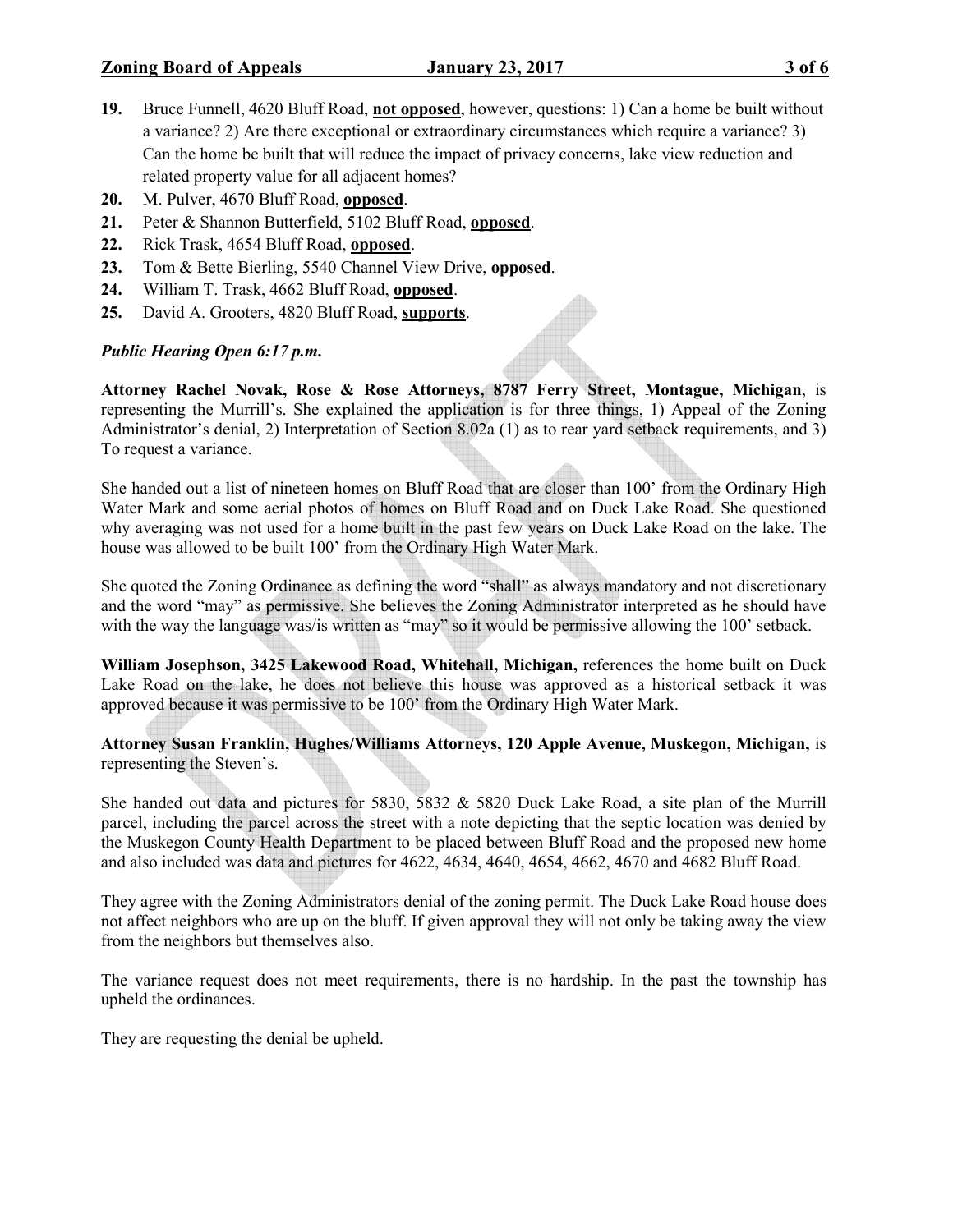## Public Comment:

Tom Thompson, 5564 South Shore Drive, Whitehall, Michigan, stated has lived on White Lake for many years; he is on the Planning Commission and is involved with several lake groups. When the average setback language was written the Planning Commission kept historic setbacks in mind.

He requested approval not be given until they have Muskegon County Health Department approval. His opinion is that the applicant can move the house back to meet the determined average setback.

He requested the variance be denied.

Joel Mahoney, 4640 Bluff Road, Whitehall, Michigan, stated the average setback must be used using the houses within 200'. He says one of the reasons they stated they requested to move the house closer to the lake was because his shed is very close to the property line and they were worried about emergency vehicles having access. He said he would be willing to remove the shed if they would agree to move the house to a reasonable setback.

He handed out a letter dated January 23, 2017 with the reasons of why he is aggrieved.

David Stevens, 4622 Bluff Road, Whitehall, Michigan, thanks the Board of Appeals members for their time and service.

He referenced the handout given by Susan Franklin and asked they pay close attention to the homes and there location in respect to each other and the lake. He said his family has been full time residents since 1978. The Murrill's only connection to the White Lake area is as tourist. They have not experienced the lake during high water times or during storms when the houses have been splashed upon, this is very low lying area.

He stated the previous Zoning Administrator upheld the Ordinances. There is a difference between White Lake and Duck Lake because Duck Lake levels are controlled by a weir.

He requested the variance be denied.

He handed out a letter dated January 23, 2017 from him and his wife Diana with reasons why they are aggrieved.

Carol Norwood, 5542 Channel View Drive, Whitehall, Michigan, stated her and her husband bought a small cottage on the lake, tore it down and rebuilt, however, they followed all the rules.

She believes if the variance is allowed it is going to create a huge problem.

Attorney Rachel Novak, Rose & Rose Attorneys, 8787 Ferry Street, Montague, Michigan, stated that the Muskegon County Health Department did not disapprove the septic system, for engineering purposes it was decided to be put on the parcel across the street.

She does not believe the house on Duck Lake Road that was approved at 100' from the Ordinary High Water Mark was approved according to historical setback.

She stated according to courts a view is not promised across neighboring properties.

Board Member Marcinkowski asked about the concern of emergency vehicles, was this because of the close setbacks from neighbors?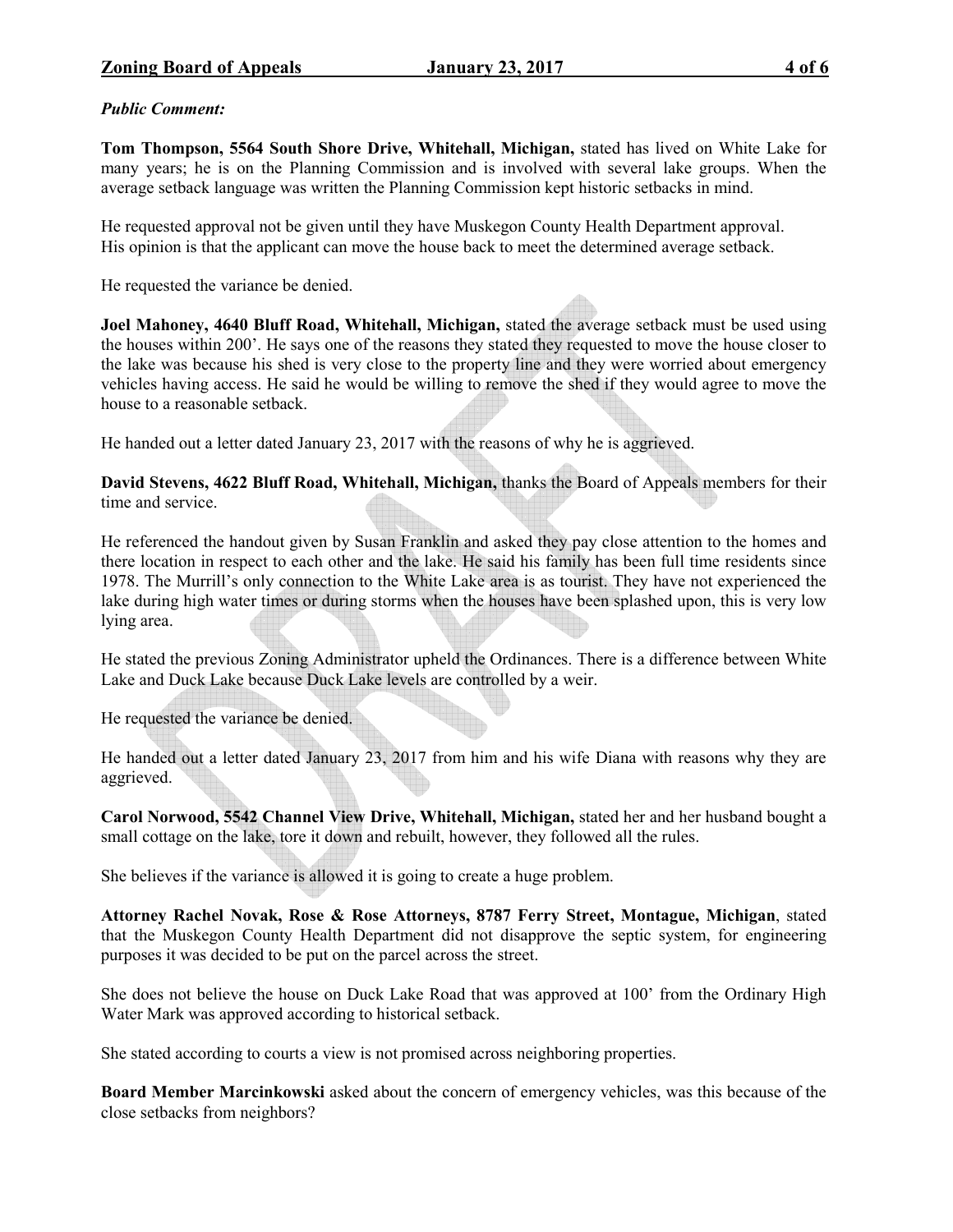William Josephson stated that is correct.

Board Member Marcinkowski asked Mr. Josephson if he filled out the Zoning Application because if he did why the question (Will it hamper access by emergency vehicles or personnel?) was answered no then.

William Josephson reiterated Rachel Novak's comment that a view is not guaranteed across other parcels according to law.

Tom Thompson stated the Planning Commission had view in mind when they worked on fence language.

Brad VanBergen, Winberg Construction, 8868 Water Street, Montague, Michigan, will be building the Murrill home, he stated the Murrill's are nice people and want to do what is right; they do not want to be bad neighbors.

He also stated like Rachel Novak did earlier that the Muskegon County Health Department did not disapprove the location of the septic system as shown on the site plan, however, they did suggest it would be better across the street and that was agreed to.

## Public Hearing Closed 7:32 p.m.

#### Board Comments:

Chair Stoffan asked Zoning Administrator Jensen to explain why this application was denied.

Zoning Administrator Jensen addresses the letter dated November 8, 2016 sent to William Josephson denying the application and gave reasons for denial.

Board Member Marcinkowski asked Zoning Administrator Jensen about the Duck Lake Road house that was approved at a 100' setback from the Ordinary High Water Mark.

Zoning Administrator Jensen stated that was approved in 2013 by the previous Zoning Administrator, the zoning language was a little different, with no notes from the previous Zoning Administrator other than the Zoning Permit being approved he could only think it was approved by one of two parts of the language at that time.

Board Member Warner stated the Planning Commission frequently struggles with ordinance language, however, he believes that the average of existing principal buildings on adjacent lots within two hundred (200) feet on each side of a proposed building be used for the rear setback on a property located on a lake.

Zoning Administrator Jensen stated as far as which word "may" or "shall" should be used in the language, he would have to say after further thinking that "may" should because that would allow for the setback to be moved back. If it was shall it would have to be at that exact setback.

Board Member Marcinkowski thanks all for their input. This will be a tough decision.

Chair Stoffan explained they will be ruling on the following three things, 1) Appeal of the Zoning Administrator's denial, 2) Interpretation of Section 8.02a (1) as to rear yard setback requirements, and 3) To request a variance.

She said it was time to review the Variance Decision Checklist.